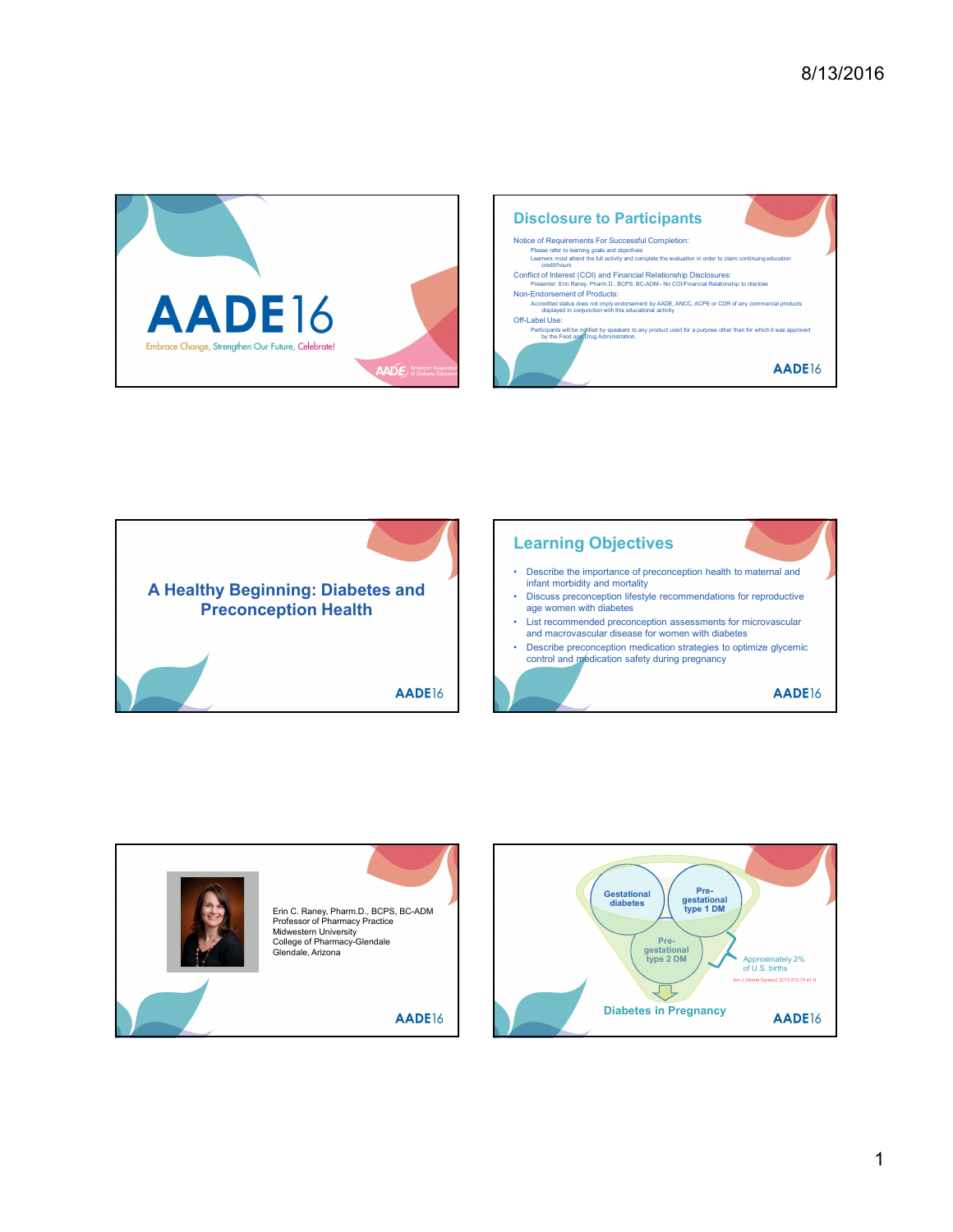







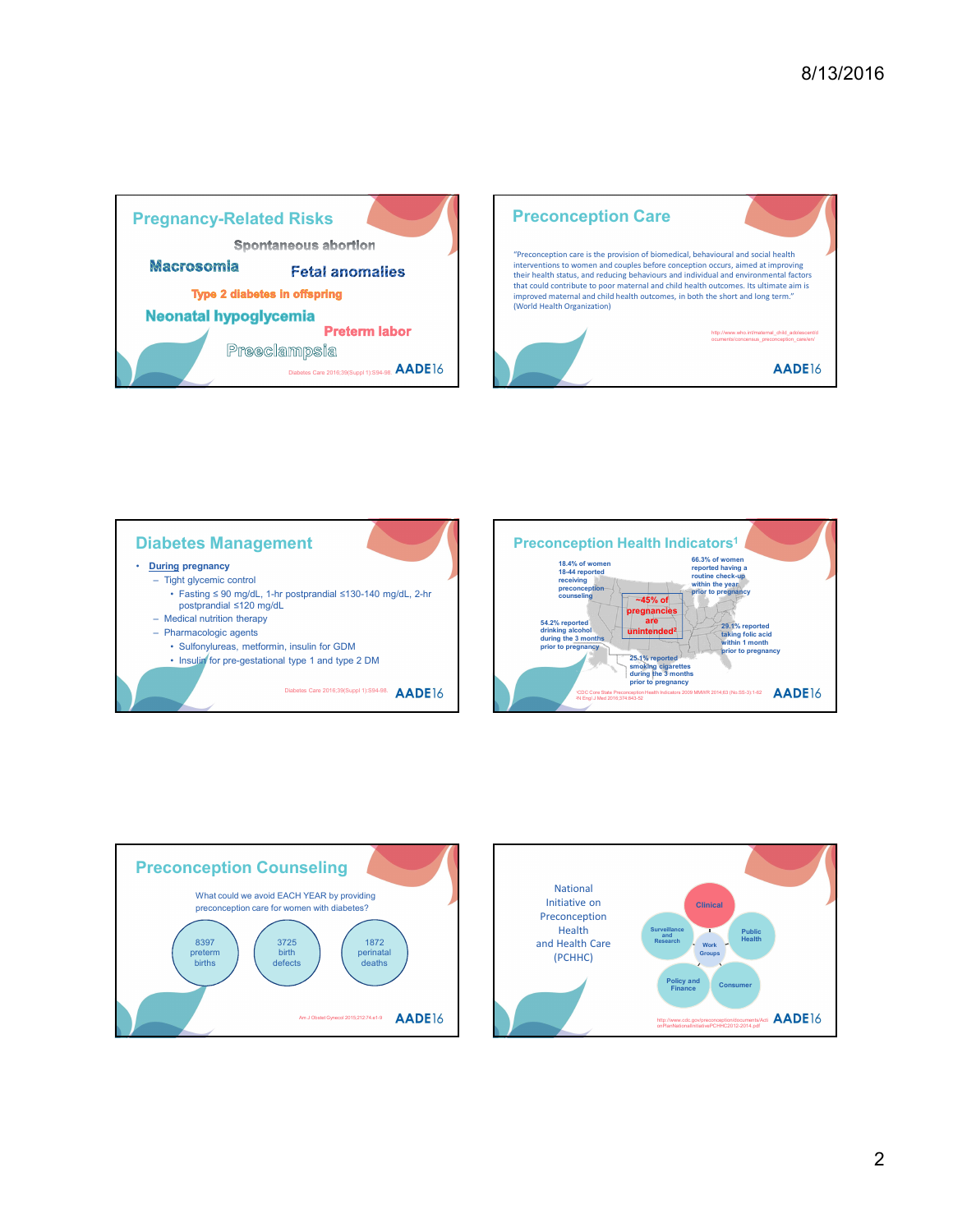









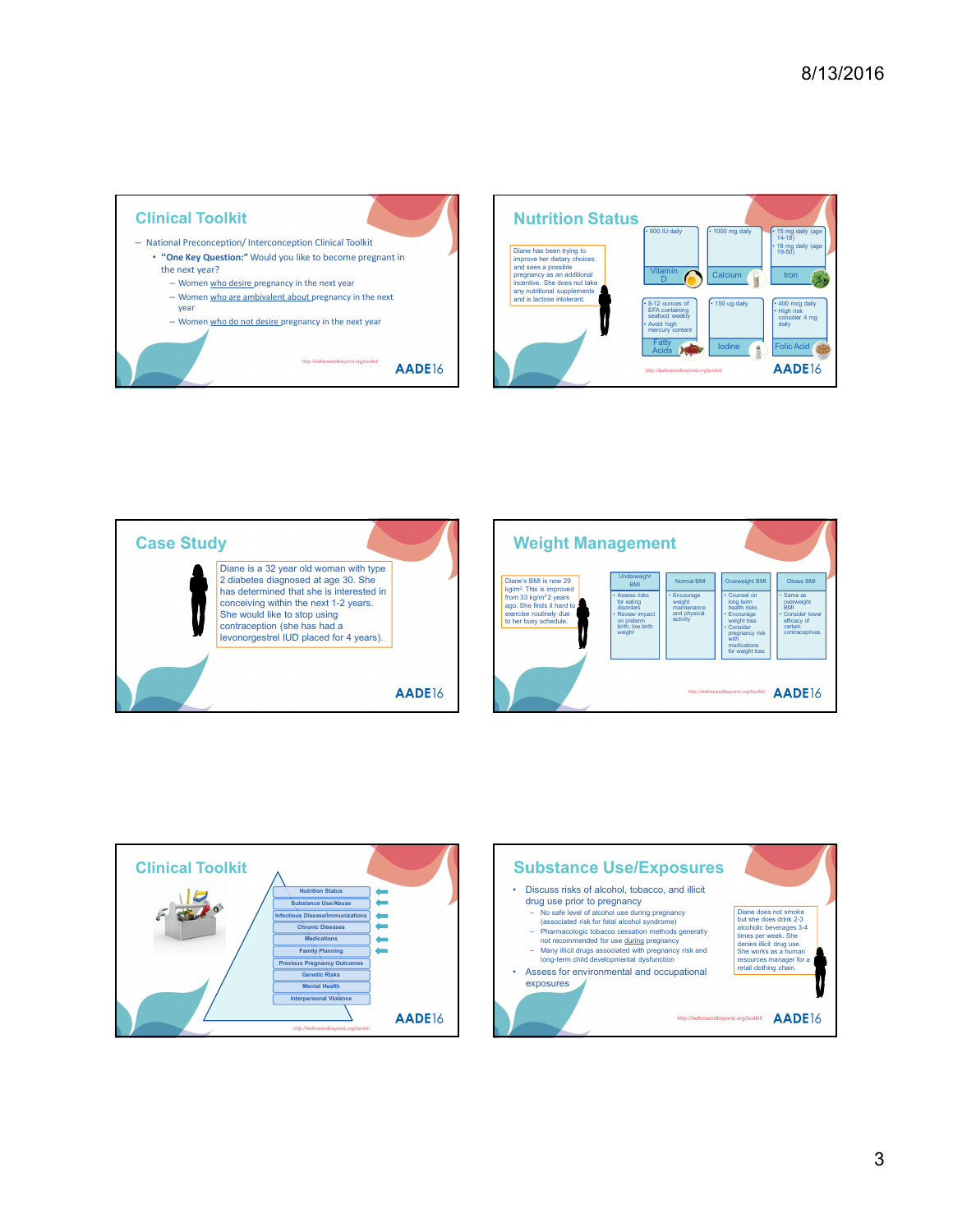







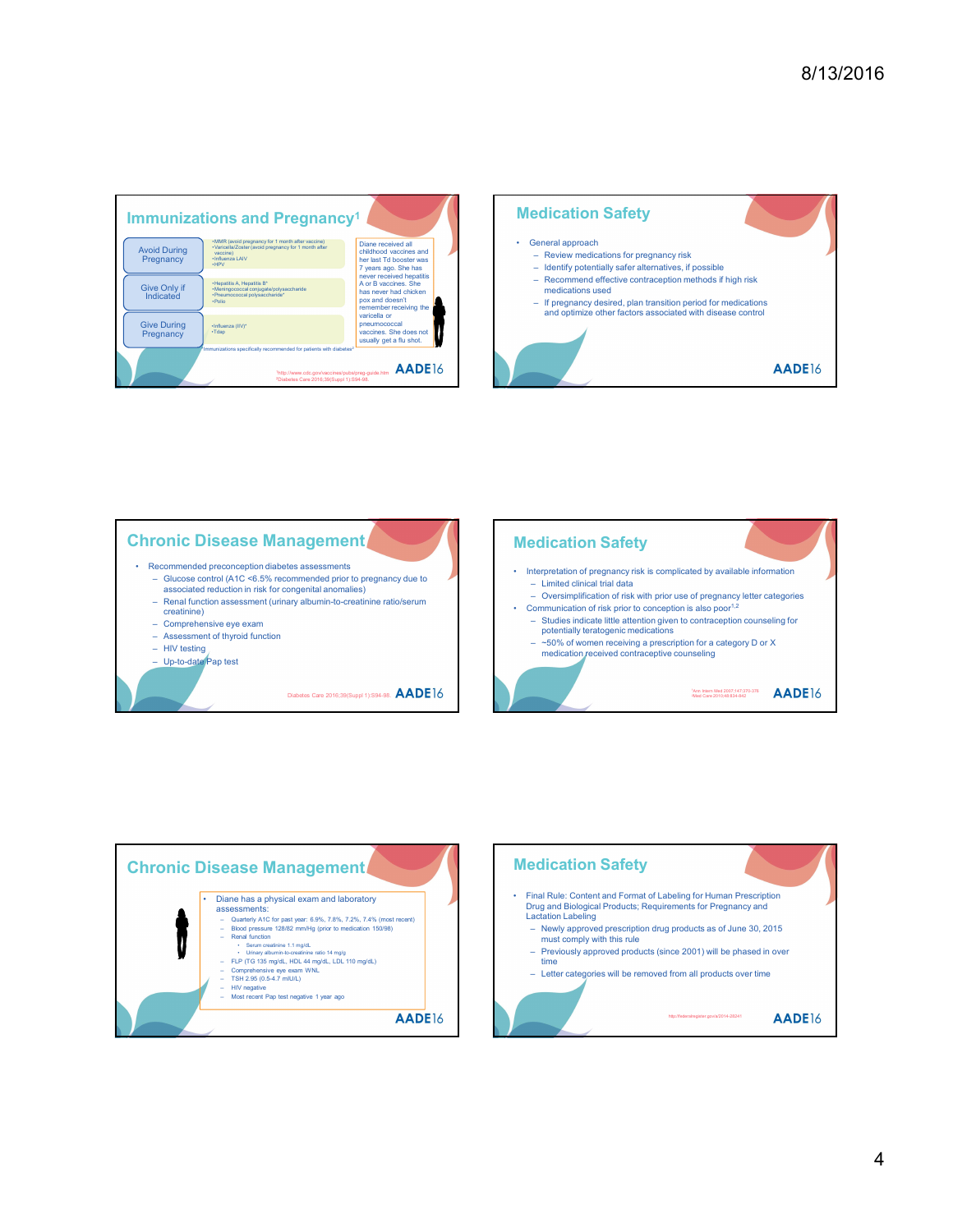

| 8/13/2016<br><b>Medication Safety</b><br>Non-insulin antidiabetics with the MOST safety data during pregnancy <sup>t,</sup><br><b>Medication</b><br>Considerations <sup>2</sup><br>Metformin<br>Primarily studied for GDM in comparison with insulin <sup>3</sup> (appeared equal except<br>higher risk for preterm birth)<br>Most clinical evidence from use in GDM<br>Glyburide<br>Glipizide and glimepiride have greater evidence of placental transfer<br>Recent study of glyburide identified hypoglycemia risk (and other adverse<br>pregnancy outcomes) versus insulin <sup>4</sup><br>Acarbose<br>Human data more limited than with glyburide and metformin<br>Less data available for miglitol (not recommended)<br><sup>1</sup> Diabetes Care 2016;39(Suppl 1):S94-98.<br><sup>2</sup> Briggs' Drugs in Pregnancy and Lactation. Accessed at Facts and<br>AADE16<br>Comparisons eAnswers online.factsandcomparisons.com<br><sup>3</sup> N Engl J Med 2008;358:2003-15<br><sup>4</sup> JAMA Pediatr 2015;169:452-8 |  |  |  |
|-----------------------------------------------------------------------------------------------------------------------------------------------------------------------------------------------------------------------------------------------------------------------------------------------------------------------------------------------------------------------------------------------------------------------------------------------------------------------------------------------------------------------------------------------------------------------------------------------------------------------------------------------------------------------------------------------------------------------------------------------------------------------------------------------------------------------------------------------------------------------------------------------------------------------------------------------------------------------------------------------------------------------------|--|--|--|
|                                                                                                                                                                                                                                                                                                                                                                                                                                                                                                                                                                                                                                                                                                                                                                                                                                                                                                                                                                                                                             |  |  |  |
|                                                                                                                                                                                                                                                                                                                                                                                                                                                                                                                                                                                                                                                                                                                                                                                                                                                                                                                                                                                                                             |  |  |  |
|                                                                                                                                                                                                                                                                                                                                                                                                                                                                                                                                                                                                                                                                                                                                                                                                                                                                                                                                                                                                                             |  |  |  |
|                                                                                                                                                                                                                                                                                                                                                                                                                                                                                                                                                                                                                                                                                                                                                                                                                                                                                                                                                                                                                             |  |  |  |
|                                                                                                                                                                                                                                                                                                                                                                                                                                                                                                                                                                                                                                                                                                                                                                                                                                                                                                                                                                                                                             |  |  |  |
|                                                                                                                                                                                                                                                                                                                                                                                                                                                                                                                                                                                                                                                                                                                                                                                                                                                                                                                                                                                                                             |  |  |  |
|                                                                                                                                                                                                                                                                                                                                                                                                                                                                                                                                                                                                                                                                                                                                                                                                                                                                                                                                                                                                                             |  |  |  |
|                                                                                                                                                                                                                                                                                                                                                                                                                                                                                                                                                                                                                                                                                                                                                                                                                                                                                                                                                                                                                             |  |  |  |
|                                                                                                                                                                                                                                                                                                                                                                                                                                                                                                                                                                                                                                                                                                                                                                                                                                                                                                                                                                                                                             |  |  |  |
|                                                                                                                                                                                                                                                                                                                                                                                                                                                                                                                                                                                                                                                                                                                                                                                                                                                                                                                                                                                                                             |  |  |  |
|                                                                                                                                                                                                                                                                                                                                                                                                                                                                                                                                                                                                                                                                                                                                                                                                                                                                                                                                                                                                                             |  |  |  |
|                                                                                                                                                                                                                                                                                                                                                                                                                                                                                                                                                                                                                                                                                                                                                                                                                                                                                                                                                                                                                             |  |  |  |
|                                                                                                                                                                                                                                                                                                                                                                                                                                                                                                                                                                                                                                                                                                                                                                                                                                                                                                                                                                                                                             |  |  |  |
|                                                                                                                                                                                                                                                                                                                                                                                                                                                                                                                                                                                                                                                                                                                                                                                                                                                                                                                                                                                                                             |  |  |  |
|                                                                                                                                                                                                                                                                                                                                                                                                                                                                                                                                                                                                                                                                                                                                                                                                                                                                                                                                                                                                                             |  |  |  |
|                                                                                                                                                                                                                                                                                                                                                                                                                                                                                                                                                                                                                                                                                                                                                                                                                                                                                                                                                                                                                             |  |  |  |
|                                                                                                                                                                                                                                                                                                                                                                                                                                                                                                                                                                                                                                                                                                                                                                                                                                                                                                                                                                                                                             |  |  |  |
|                                                                                                                                                                                                                                                                                                                                                                                                                                                                                                                                                                                                                                                                                                                                                                                                                                                                                                                                                                                                                             |  |  |  |





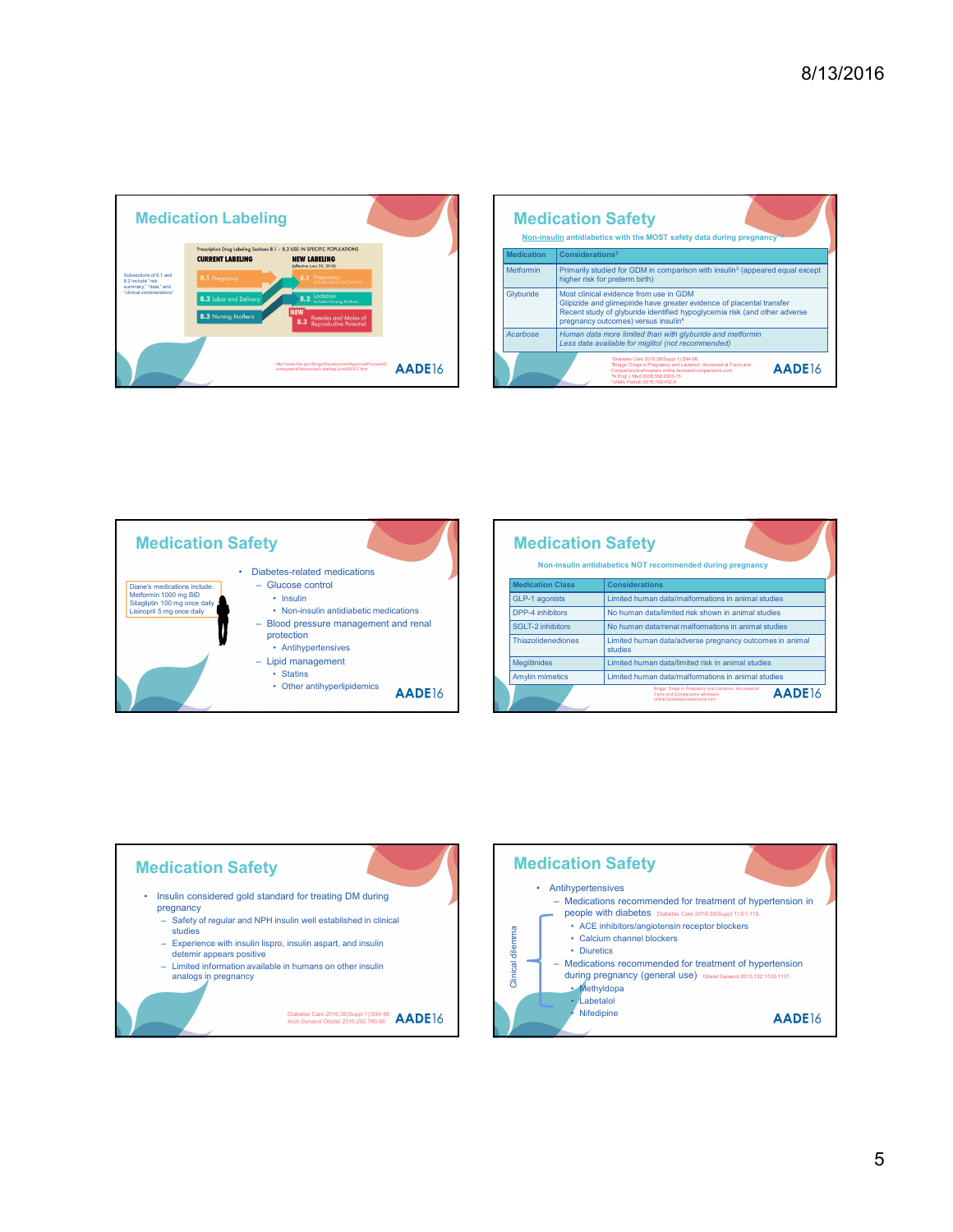| <b>Medication Safety</b>                                                                                                                  |                                 |                                                                                                                                                                                                                                                                                                            |                                          |                                                                                               | <b>Medication Safety</b>                                                                                                                                                                                                                                                                                                                                                                                                                                                                                                                                                                                                                                                                                          |  |
|-------------------------------------------------------------------------------------------------------------------------------------------|---------------------------------|------------------------------------------------------------------------------------------------------------------------------------------------------------------------------------------------------------------------------------------------------------------------------------------------------------|------------------------------------------|-----------------------------------------------------------------------------------------------|-------------------------------------------------------------------------------------------------------------------------------------------------------------------------------------------------------------------------------------------------------------------------------------------------------------------------------------------------------------------------------------------------------------------------------------------------------------------------------------------------------------------------------------------------------------------------------------------------------------------------------------------------------------------------------------------------------------------|--|
| <b>Select Medication</b><br><b>Classed</b><br><b>ACE</b> inhibitors/<br><b>ARBs/direct renin</b><br><i>inhibitors</i><br><b>Diuretics</b> | restriction<br>perfusion        | <b>Considerations in Pregnancy with DM</b><br>CONTRAINDICATED (Category X in prior pregnancy risk format)<br>Evidence of renal malformations, oligohydramnios, fetal growth<br>Thiazides typically avoided due to risk for reduced placental<br>Spironolactone CONTRAINDICATED due to antiandrogen effects | Obstet Gynecol 2013;122:1122-1131 AADE16 | risk                                                                                          | Non-statin antihyperlipidemics in pregnancy <sup>1</sup><br>- Limited information on safety of bile acid resins, omega-3<br>niacin, ezetimibe during pregnancy<br>- Limited human safety data for fibrates, but animal data inc<br>General approach in women of reproductive potential<br>- Statins appropriate with the use of effective contraception<br>Colesevelam may be an option for women of childbearing<br>require treatment but are not appropriate candidates for a<br>able/willing to use effective contraception) <sup>2</sup><br>'Briggs' Drugs in Pregnancy and Lactation. Accessed at Facts a<br>Comparisons eAnswers online.factsandcomparisons.com<br><sup>2</sup> J Clin Lipidol 2012;6:88-91 |  |
|                                                                                                                                           |                                 |                                                                                                                                                                                                                                                                                                            |                                          |                                                                                               |                                                                                                                                                                                                                                                                                                                                                                                                                                                                                                                                                                                                                                                                                                                   |  |
| <b>Medication Safety</b>                                                                                                                  |                                 |                                                                                                                                                                                                                                                                                                            |                                          |                                                                                               | <b>Medication Transition Plan</b>                                                                                                                                                                                                                                                                                                                                                                                                                                                                                                                                                                                                                                                                                 |  |
| • Antihyperlipidemics                                                                                                                     | pregnant patients with diabetes | - Use of statin therapy is first-line agent supported for use in non-                                                                                                                                                                                                                                      |                                          | <b>Lipid management</b><br><b>Risk factors include</b>                                        | Diane's medications include:<br>Metformin 1000 mg BID<br>Sitagliptin 100 mg once daily<br>Lisinopril 5 mg once daily                                                                                                                                                                                                                                                                                                                                                                                                                                                                                                                                                                                              |  |
| Age                                                                                                                                       |                                 | <b>Recommendation</b>                                                                                                                                                                                                                                                                                      |                                          | $LDL \geq 100$ . HTN.<br>overweight                                                           |                                                                                                                                                                                                                                                                                                                                                                                                                                                                                                                                                                                                                                                                                                                   |  |
| < 40 years with ASCVD or risk<br>factors<br>(LDL ≥100, HTN, smoking, overweight/obesity,<br>family history of premature ASCVD)            |                                 | Moderate to high intensity statin (consider<br>use for ASCVD risk factors/high intensity for<br><b>ASCVD)</b>                                                                                                                                                                                              |                                          | Do not initiate statin<br>Optimize diet.<br>weight, exercise<br>Re-evaluate<br>postconception |                                                                                                                                                                                                                                                                                                                                                                                                                                                                                                                                                                                                                                                                                                                   |  |